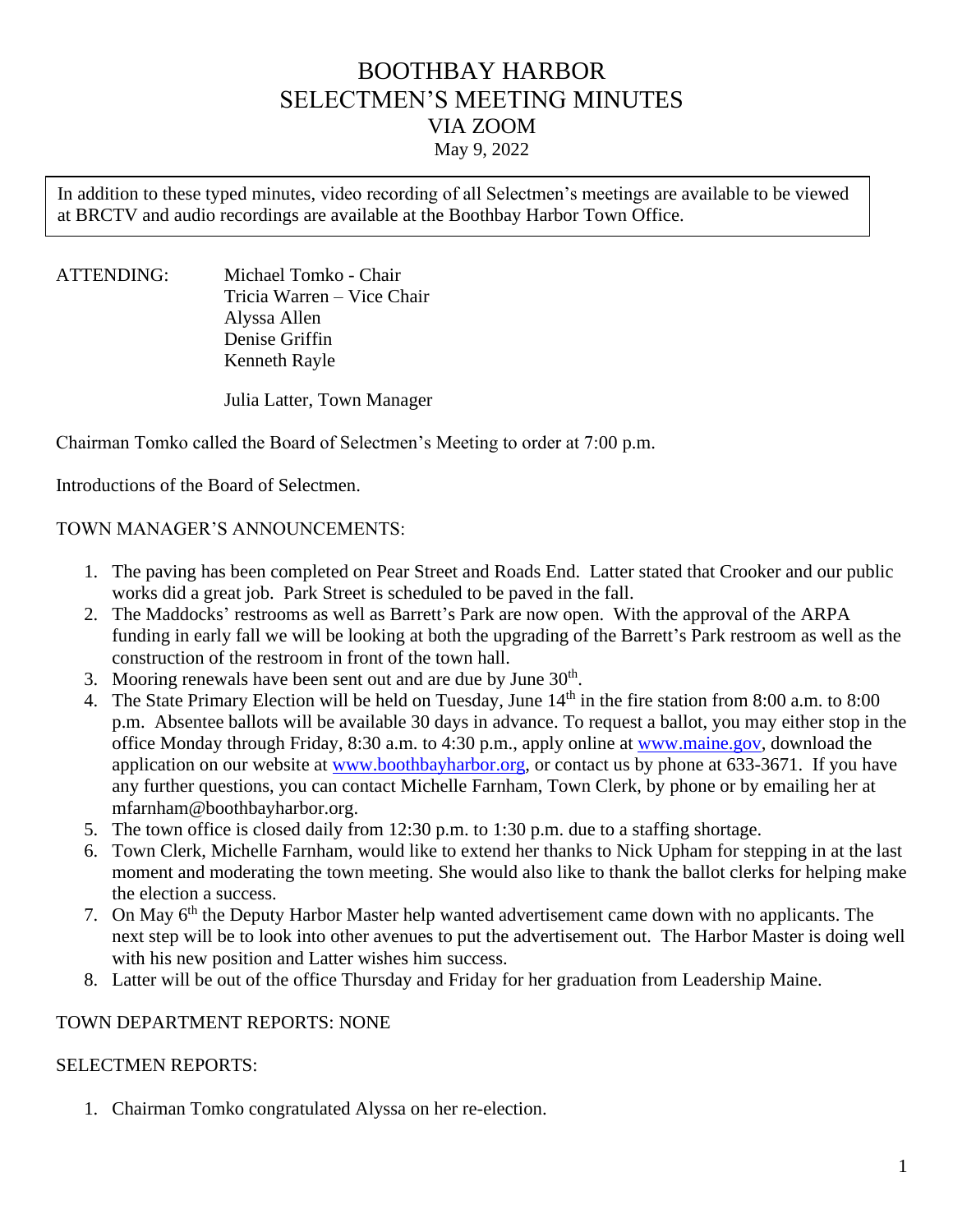- 2. Chairman Tomko mentioned how nice it was to see the number of people who showed up for the town meeting. All Financial warrants passed and all ordinance articles passed except for one. Tomko also mentioned that Nick did a great job moderating. Latter mentioned we had 63 voters attend the meeting and congratulated Tomko on his re-election as well.
- 3. Chairman Tomko mentioned the housing study and would like to schedule a joint workshop with the board and the planning board. Latter will look into setting this up.
- 4. Chairman Tomko mentioned Max Johnstone from MCED being available to give information on housing tips as well.
- 5. Chairman Tomko asked Latter to look into getting the BRTV system up and functional for the meeting room so we can record and broadcast our meetings. John Trees from BRTV will be working on that in the next couple of weeks. Latter will also look into the pricing to make hybrid meetings an option.

FINANCIALS: Overview of financials given by Manager, Julia Latter for Finance Officer, Kathleen Pearce.

MINUTES: Approval of April 25, 2022, meeting minutes. Approved 5-0.

## LICENSES:

- 1. Annual Renewal of Victualers Licenses (List attached)
	- a. A motion was made to act on all of the annual renewal Victualer's License applications together as read, except for Bistro Inc. (Class H), Mine Oyster, Inc. (Class H) and Harbor Theater (Class I) due to Vice Chair Warren has a conflict of interest, she is the manager for Bistro Inc. and her boss owns Mine Oyster, Inc. Chair Tomko has a conflict of interest, he is on the board of directors for Harbor Theater. Motion seconded and unanimously approved. Approved 5-0.
	- b. A motion was made to approve the annual renewal of the Victualer's License applications together as read, except for Bistro Inc. (Class H), Mine Oyster, Inc. (Class H), and Harbor Theater (Class I) due to the conflict of interest stated above. Motion seconded and unanimously approved. Approved 5-0.
	- c. A motion was made to approve the Victualers License renewal for the Bistro, Inc. (Class H). Motion seconded and approved 4-0. (Vice-Chair Warren abstained from the vote due to conflict of interest, as stated above.)
	- d. A motion was made to approve the Victualers License renewal for Mine Oyster, Inc. (Class H). Motion seconded and approved 4-0. (Vice-Chair Warren abstained from the vote due to conflict of interest, as stated above.)
	- e. A motion was made to approve the Victualers License renewal for Harbor Theater (Class I) Motion was seconded and approved 4-0. (Chair Tomko abstained from the vote due to conflict of interest, as stated above.)
- 2. A motion was made to approve Liquor License Renewal license for Footbridge Brewery LLC (small brewery license), 25 Granary Way (Malt). Approved 5-0.
- 3. A motion was made to approve Liquor License Renewal license for Footbridge Brewery LLC, 25 Granary Way (Malt and Wine). Approved 5-0.
- 4. A motion was made to approve Victualer's License New license for Glace LLC dba Downeast Ice Cream Factory, 1 By-Way (Class C). Approved 5-0.
- 5. A motion was made to approve Victualer's License New license for Glace LLC dba Downeast Ice Cream Factory, 185 Townsend Avenue (Class C). Approved 5-0.
- 6. A motion was made to approve Special Amusement License Renewal license for Pier 1 Pizza, Inc., 15 Wharf Street. Approved 5-0.
- 7. A motion was made to approve Special Amusement License Renewal license for Bistro Inc., 12 By-Way. Approved 4-0. (Vice-Chair Warren abstained from the vote due to conflict of interest, she is the manager of the establishment.)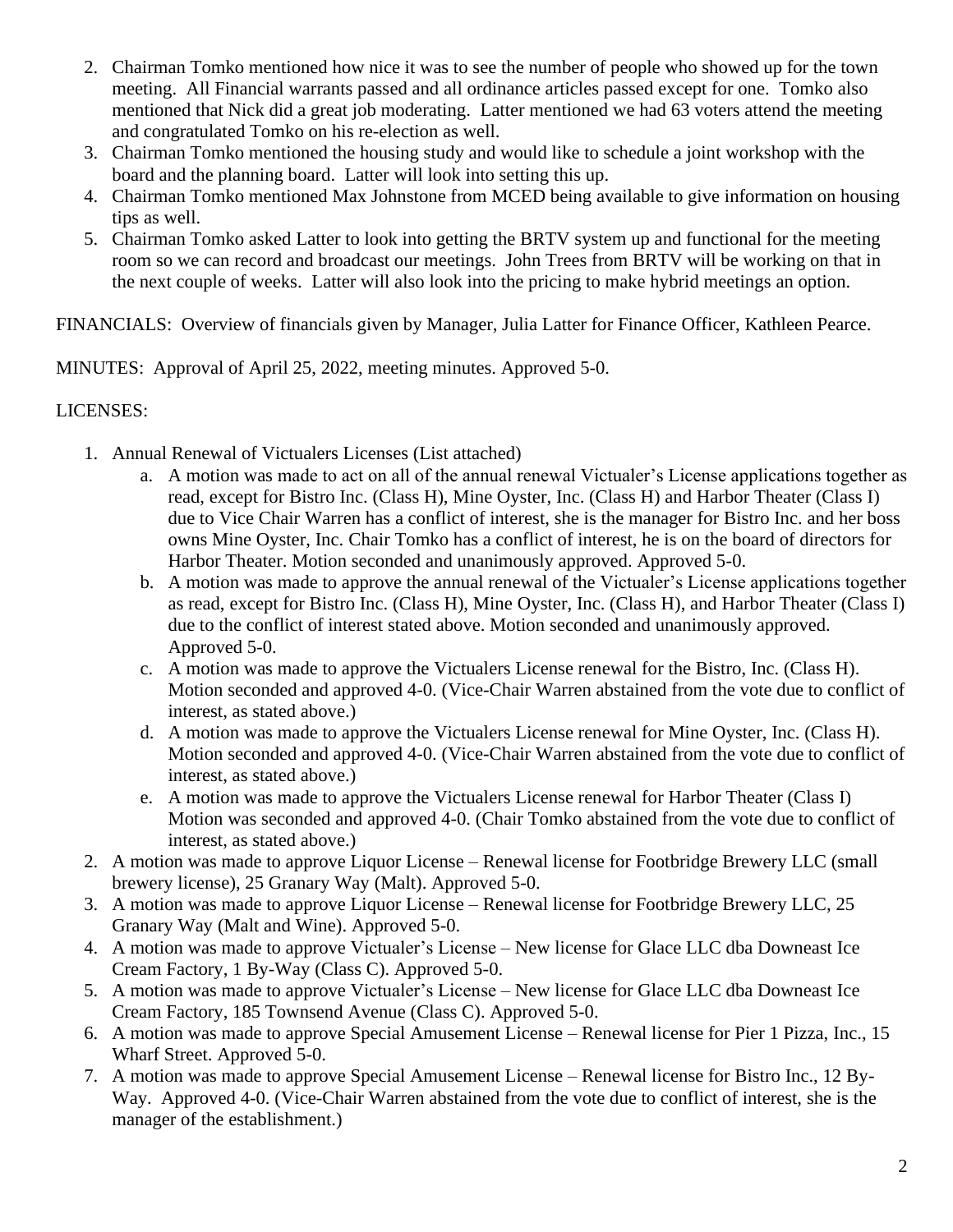- 8. A motion was made to vote on all the Special Amusement Licenses together, as read. Motion seconded and unanimously approved. Approved 5-0.
	- a. Special Amusement License, New license for The Tinnery/Shannon's Unshelled, 23 Granary Way.
	- b. Special Amusement License, New license for Spruce point Inn, 88 Grandview Avenue.
	- c. Special Amusement License, New license for Footbridge Brewery, 25 Granary Way.
- 9. A motion was made to approve the new applications for Special Amusement Licenses for The Tinner/Shannon's Unshelled, Spruce Point Inn, and the Footbridge Brewery. Motion seconded and unanimously approved. Approved 5-0.

## NEW BUSINESS:

- 1. Election of Select Board Chair and Vice-Chair:
	- a. A motion was made to elect Michael Tomko as Select Board Chair. Motion seconded and approved. Approved 4-0.
	- b. A motion was made to elect Tricia Warren as Vice-Chair. Motion seconded and approved. Approved 4-0.
- 2. Latter presented the board with the recommendation from herself and the police chief to set the fee of \$2.00 per hour in all municipally owned parking lots. A motion was made to accept the town manager and police chief's recommendation to set the fee of \$2.00 per hour in all municipally owned parking lots. Motion seconded and unanimously approved. Approved 5-0.

## OLD BUSINESS:

- 1. Footbridge Renovation Project Update Latter mentioned receiving a public notice copy asking if there were any questions or comments on the project and that the NRPA permitting has been revised. She also got a quote from CMP for over \$10,000 to take down the poles on the footbridge which will be discussed at a later date.
- 2. Covid discussion Latter recapped that the numbers are on the rise and that we will reexamine in-person meetings in June.

## PUBLIC FORUM:

- 1. Vice Chair Warren mentioned that she will be hosting a community clean-up this Sunday at 11:00 a.m. The meeting place will be at the Knight of Pythias Hall on Lakeside Drive. Warren is in hopes we can all get together and spruce things up for this spring.
- 2. Selectperson Rayle gave a shout-out to the school regarding the production they put on. Rayle wanted to share how well done the production was.

WARRANTS: Motion was made to approve the warrants upon review. Motion seconded and unanimously approved. Approved 5-0.

EXECUTIVE SESSION: An executive session was held under MRSA Title 1, Chapter 13, §405 6 (C), Discussion on real property.

The board came out of the executive session at 9:18 p.m. under MRSA Title 1, Chapter 13, §405 6 (C), Discussion on real property. No decisions were made, no votes were taken.

MOVE TO ADJOURN: The meeting was adjourned at 9:19 p.m. after unanimous approval. Approved 5-0.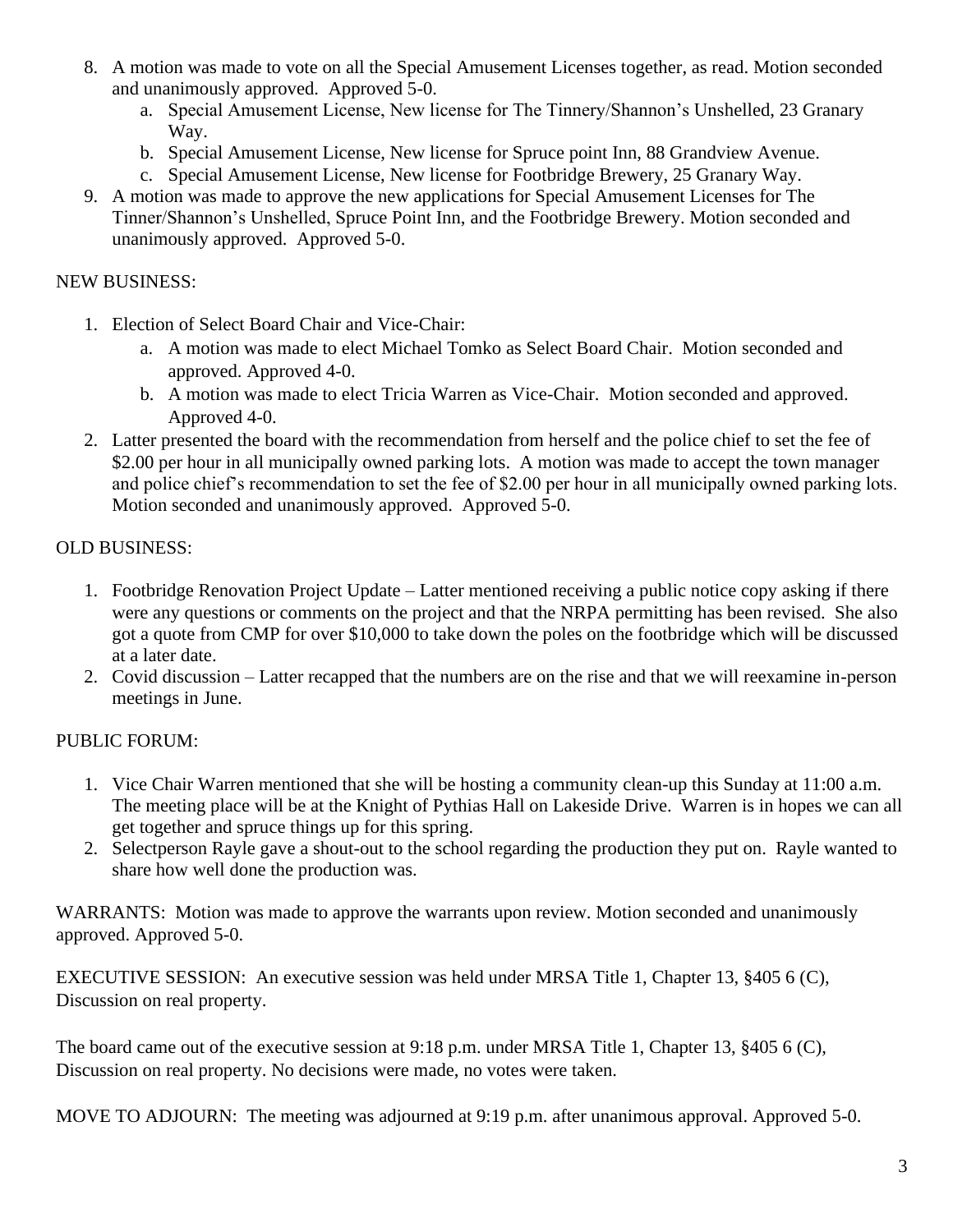# **PUBLIC NOTICE** TOWN OF BOOTHBAY HARBOR

The Boothbay Harbor Board of Selectmen will hold a Public Hearing May 9, 2022, 7:00 PM, on the following application(s) for Victualer (s) license (s):

## Renewal:

| Class A                                              |
|------------------------------------------------------|
| BMC, LLC dba Spruce Point Inn Resort & Spa           |
| Slice O'Country                                      |
| Class B                                              |
| <b>Eventide Specialties</b>                          |
| Gimbel and Sons Country Store                        |
| <b>Hannaford Supermarket</b>                         |
| Mac's Convenience Stores LLC dba Circle K #4707028   |
| Class <sub>C</sub>                                   |
| Baker's Way                                          |
| Boothbay Harbor Mart & Country Store                 |
| <b>Coastal Maine Popcorn</b>                         |
| Downeast Candies, Inc.                               |
| Little Bo Petes Inc., dba Hometown Convenience       |
| Nautical Nutrition LLC, dba Nautical Nutrition       |
| Orne's Candy Store                                   |
| Sarah's Scoops                                       |
| Class D                                              |
| Dunton's Dog House                                   |
| Lafayette Fisherman's, LLC dba Fisherman's Wharf Inn |
| Pinkham's Gourmet Market                             |
| Shannon's Unshelled                                  |
| Wannawaf Inc.                                        |
| Class E                                              |
| The Opera House at Boothbay Harbor                   |
| Class F                                              |
| ADDA LLC dba The Harborage Inn                       |
| Admiral's Quarter's Inn                              |
| Bayside Inn                                          |
| Brown Brothers, Inc.                                 |
| Captian Sawyers B & B LLC.                           |
| Farm 23                                              |
| Flagship Inn & Suites                                |
| Greenleaf Inn at Boothbay Harbor                     |
| Harbor House LLC, dba Harbor House Inn B & B         |
| Harbour Towne Inn on the Waterfront                  |
|                                                      |

## Class G

MaineHealth